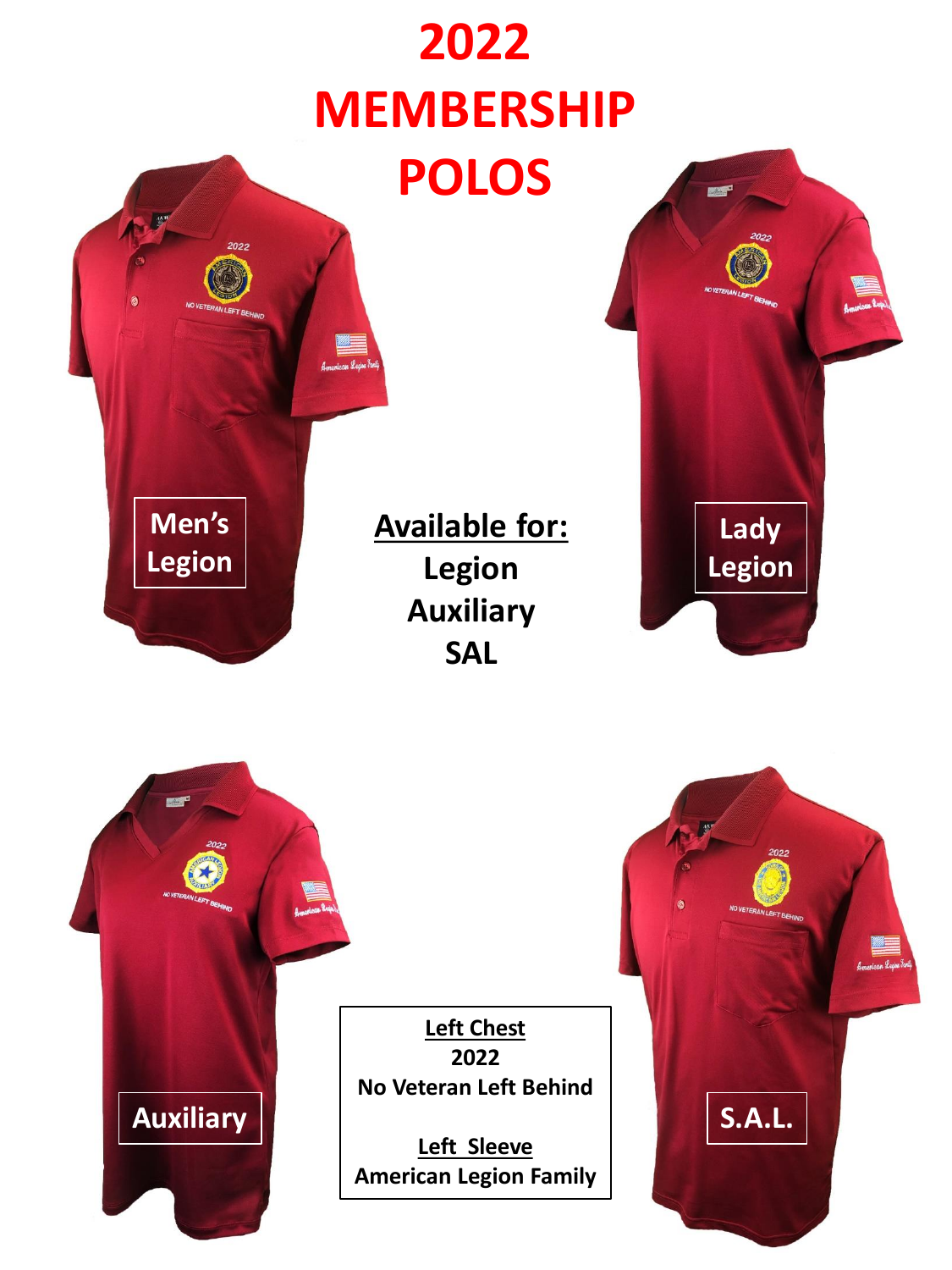## **ORDER FORM - 2022 MEMBERSHIP POLOS**

| <b>Men's Legion</b>                                                                     | <b>Lady Legion</b>                                                                                                                                                               | <b>Auxiliary</b>                                                                          | <b>SAL</b>                                                                                      |  |
|-----------------------------------------------------------------------------------------|----------------------------------------------------------------------------------------------------------------------------------------------------------------------------------|-------------------------------------------------------------------------------------------|-------------------------------------------------------------------------------------------------|--|
|                                                                                         |                                                                                                                                                                                  |                                                                                           |                                                                                                 |  |
| <b>Stock # 707.221X</b><br>\$46.95                                                      | <b>Stock #707.221X</b><br>\$46.95                                                                                                                                                | <b>Stock #307.221X</b><br>\$46.95                                                         | <b>Stock # 507.221X</b><br>\$46.95                                                              |  |
| <b>Men's Sizes</b><br>Qty<br>S<br>M<br>L<br><b>XL</b><br>2X<br>3X<br>4X<br><b>TOTAL</b> | <b>Women's Sizes</b><br>Qty<br>M<br>XL<br>3X<br>4 <sub>X</sub><br><b>TOTAL</b>                                                                                                   | <b>Women's Sizes</b><br>Qty<br>S<br>M<br>L<br><b>XL</b><br>2X<br>3X<br>4X<br><b>TOTAL</b> | <b>Men's Sizes</b><br>Qty<br>M<br><b>XL</b><br>2X<br>3X<br>4X<br><b>TOTAL</b>                   |  |
| <b>Ship To:</b><br><b>Delivery will begin</b><br>in July                                | Name:<br>Address:<br>City:                                                                                                                                                       | *For Men's Auxiliary, call 1-866-632-7131<br>State:<br>Zip:                               |                                                                                                 |  |
|                                                                                         | Phone:                                                                                                                                                                           | E-mail:                                                                                   |                                                                                                 |  |
| Lettering = $$10$<br><b>Right Chest</b><br>Up To 4 Lines<br><b>Gray Thread</b>          | Orders for Personalization will begin shipping in mid-July.<br>(After June 24, allow 4 weeks for Personalization.)<br>Line $1$ :<br>Line $2$ :<br>Line $3:$<br>$\lfloor$ Line 4: |                                                                                           | If personalizing<br>multiple shirts,<br>please use the<br><b>Personalization Form</b><br>below. |  |
| <b>Check one</b><br>Visa<br>MasterCard<br>Discover<br>Amex                              | Account #<br>Expires / /<br>American Legion Emblem Sales, P.O. Box 36460, Indianapolis, IN 46236-0460<br>Phone: 888-453-4466    Fax 317-630-1381    E-mail emblem@legion.org     | CVV#                                                                                      | 4 digits for Amex<br>3 digits for all others                                                    |  |